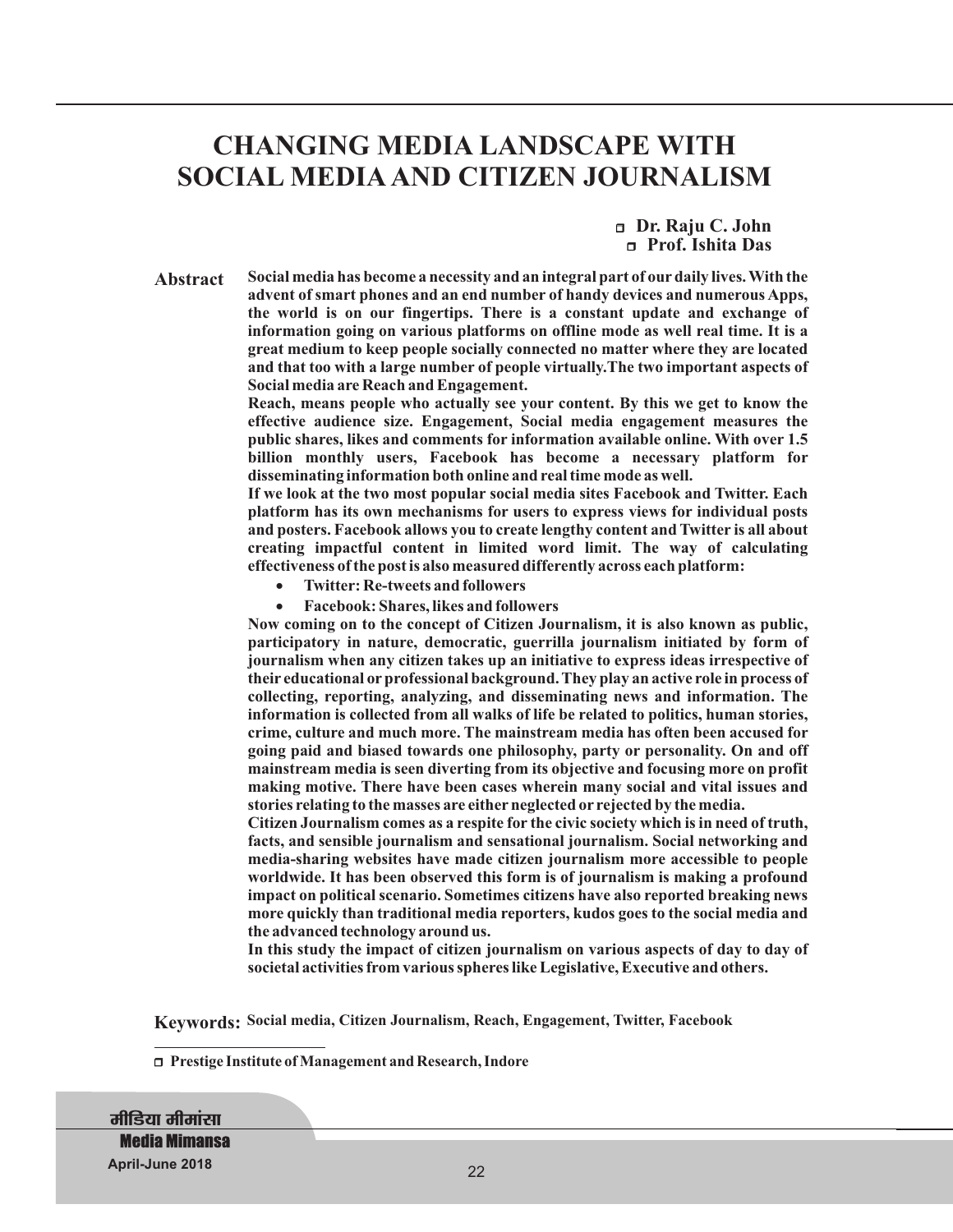## **The Evolution of Media**

Media is one of the most important tools for mass communication. The gamut of media consists of television, internet, cinema, newspapers, radio, magazines etc. Media serves multiple important functions such as entertaining it's audience, educating and informing about the happenings taking place around the world, works as a platform for the voices of common masses on important issues, and of course a watchdog of society with reference to government, trade bodies, private institutions and much more.

We are heavily dependent on media for all sorts of information and it plays a major role in affecting our lives and society. The chronological order of mass media worldwide is in this way: Print (books, pamphlets, newspapers, magazines, etc.) from the late 15th century, Recordings (gramophone records, magnetic tapes, cassettes, cartridges, CDs, and DVDs) from the late 19th century, Cinema from about 1900, Radio from about 1910, Television from about 1950,Internet from about 1990 & Mobile phones from about 2000. Taking an account of Indian scenario, Hicky's Bengal Gazette, founded in 1780 was the pioneer. Auguste and Louis Lumière moving pictures were screened in Bombay during July 1895, and radio broadcasting began in 1927. Indian m e d i a — p r i v a t e m e d i a i n particular—have been "free and independent" throughout most of their history. The period of emergency (1975–1977), declared by Prime Minister Indira Gandhi, was the brief period when India's media were faced with potential government retribution and heavy control.

Media played an important role during the freedom struggle. Print Media was undoubtedly the backbone of all mass movements or popular upsurge that took

place in the country during the British regime. It worked as a powerful weapon in the development of Indian nationalism and the nationalist movements. It often faced by the British Government which was reluctant to satisfy the aspirations and grant of the demands of Indian nationalism. The British government had to enact a series of Press Acts proved the decisive role played by the Press in the development of the nationalist movement i.e. the Vernacular Press Act was enacted. This Act restricted the freedom of the vernacular Press. As the fourth pillar of democracy along with judiciary, executive, and legislature, media of today has an important role of highlighting any kind of irregularities taking place in our society at different levels.

#### **Indian Media Industry: On a Mammoth growth**

As on 31st March, 2017: 1,14,820, Newspaper category; 16,993 & Periodicals category; 97,827.

The Leading English dailies of India are The Times of India, Hindustan Times, The Hindu, The Telegraph, Deccan Herald, Deccan Chronicle, Indian Express etc. The top 10 Hindi Dailies are Dainik Jagran, Hindustan, Dainik Bhaskar, Rajasthan Patrika, Amar Ujala, Prabhat Khabar, Navbharat Times, Punjab Kesari. The list of regional dailies includes Malayala Manorama (Malayalam), Daily Thanthi (Tamil), Mathrubhumi (Malayalam), Lokmat (Marathi), Anandabazar Patrika (Bengali), Eenadu (Telugu)Gujarat Samachar (Gujarati), Sakal (Marathi), Sandesh (Gujarati), Sakshi (Marathi).

Coming on to electronic media in India, According to the **FICCI-KPMG Report 2016**, the sector witnessed 12.8% growth in 2015 growing from Rs 1,026 billion in 2014 to Rs 1,157 billion in 2015. Television forms the core of the Indian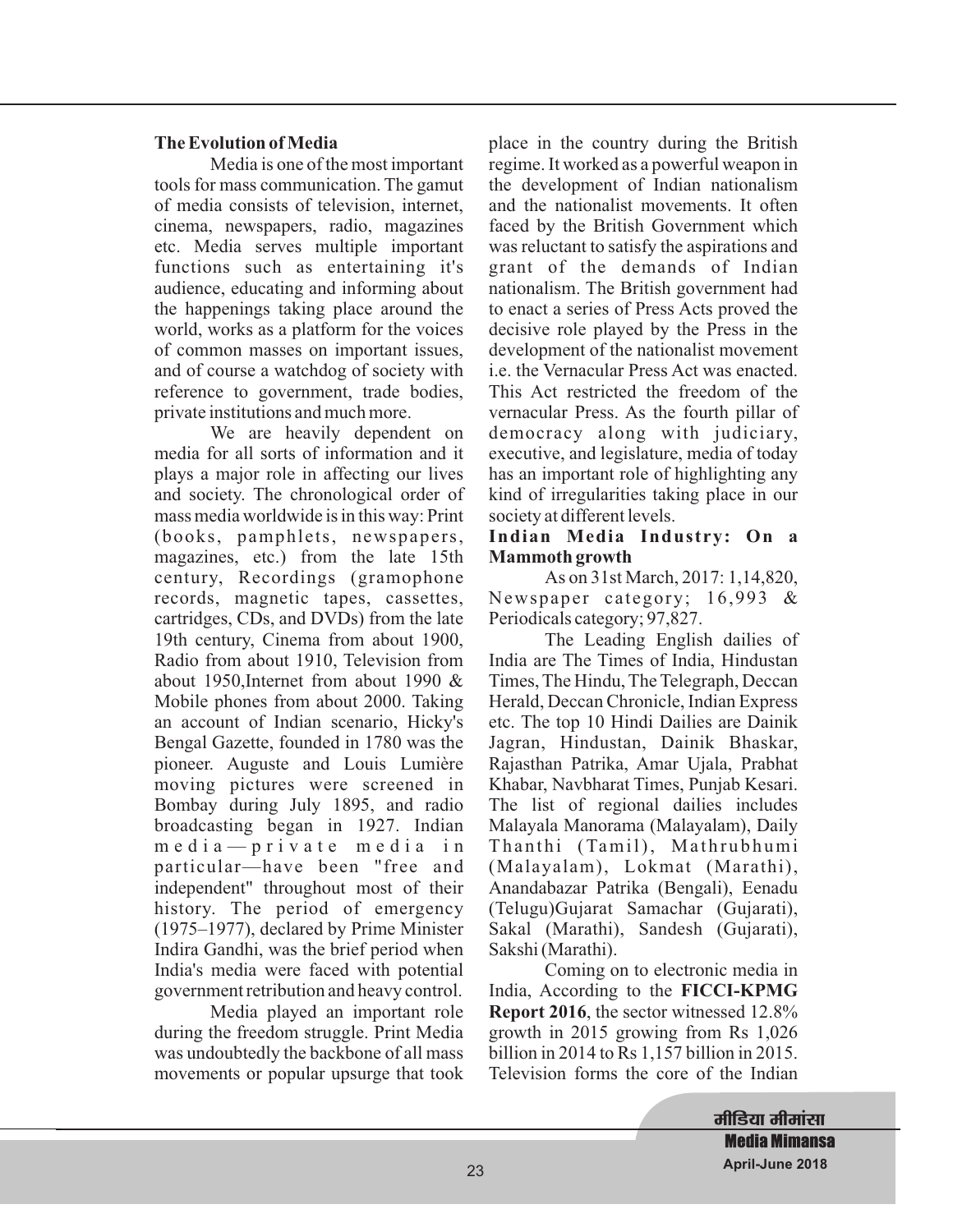M&E Industry contributing to around 47% of the overall revenue of the industry. Total advertising spends across different media verticals was Rs 475 billion in 2015 contributing to 41% of the total Media & Entertainment industry revenues. Fueled by the continued economic growth, advertising revenues saw a growth of 14.7% in 2015.

Hindi-language television channels enjoy a great viewership in India. Numerous regional channels are also available throughout India, often distributed according to languages. The prominent news channels of India are DD News Aaj Tak, ABP News, Zee News, NDTV, Republic TV, Times Now, IBN 7 to name a few. In 2015, subscription revenues grew at annualized growth rate 11.4%, from Rs 612 billion in 2014 to Rs 682 billion in 2015. FY16 saw the commencement of digitization of DAS III cities. Digitization is expected to give the consumer better control in terms of the subscription choices. It will also lead to increase in the ARPU and subsequently increase in broadcasters' share of subscription revenues.

#### **New Media and Social media in India**

Active social media users in India grow by 15 % from 2015 to become 136 million: Presently, in India, 28.4 percent of the population (375 million) is using the internet, out of which 10.3 percent are active on social media (136 million). Five years ago, 2.5 percent of the population was active on Facebook. This number was expected to increase to 15 percent by the end of 2016, with Facebook proactively targeting emerging economies with Facebook Lite for slow internet speed in these regions. As per the Yral report, increased mobile web penetration is also seen as a key contributor to increased growth in active social media usage.

Here are some of the key trends that have put India in the social media spotlight:

Growing popularity of social media: In India, active social media users grew at 15 percent since January 2015 to 136 million in 2016

Digital spending trend: Digital Ad spending in India grew to around 47.5 percent in 2016, in comparison with the overall Ad spending, which was pegged at 15.5 percent in 2016.

In the year, 2016, We Are Social, a marketing agency also issued a report which said 65% percent of India is still far from getting on the internet but Indians are in a race to climb up. India is one of the top five countries in the world when it comes to the pace of growth in internet users. Another astonishing fact is that global average for growth in internet users is a measly 19 percent, India is at 90 percent. Here are some facts on different platforms of social media present in India studied last year. India has world's largest number of Facebook Users with over 195 million users, overtaking the US by over 4 million subscribers. There are 155 Million MonthlyActive Users (MAUs) in India, of which 147 Million MAUs access Facebook via Mobile Phones and 73 Million users are active daily on Mobiles. The age group of 18-24 is the key users of this popular platform. On an average, a user revisits Facebook more than 3 times in a day. It can be accessed in 12 languages in India. This study also said 76% of Facebook users are Men, and 24% users are women. News Channel Aaj Tak is having a global fan of 14.4 million. At present, Prime Minister Narendra Modi is the most popular Indian on Facebook with 43099690 likes.

In India, Facebook is the only social network to cross 150 Million Users. Coming on to Twitter, the micro-blogging site has 23.2 million Monthly Active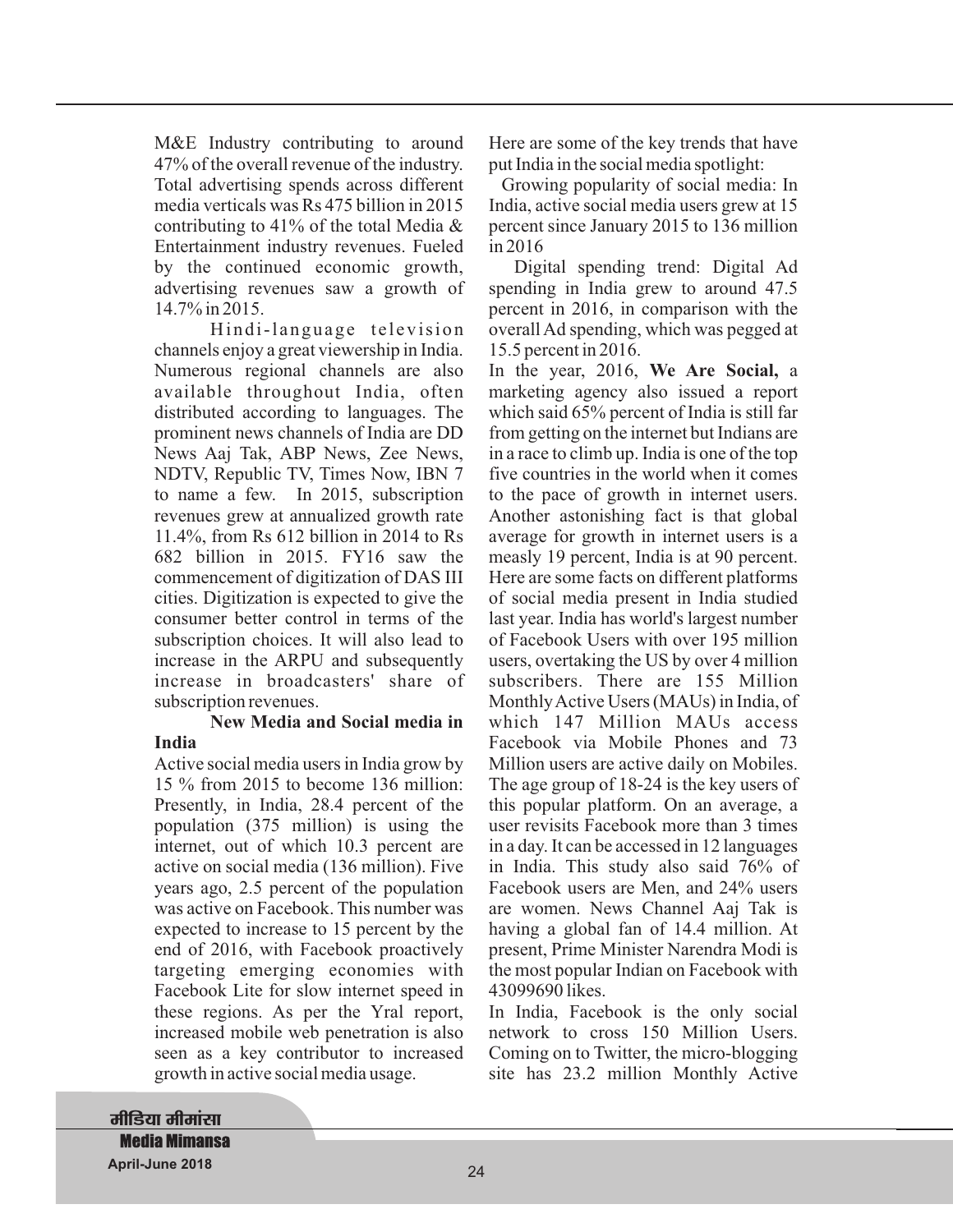Users in India, which is 2nd largest in Asia-Pacific after Japan with 26 million MUAs. Overall, Twitter accounts for only 17% of Indian Social Network users. Now, PM Narendra Modi has Largest Audience following totaling 37,299,395 fans. Twitter is at 2nd place in terms of User Engagement after Facebook.According to Twitter, 80% of users tweet from mobile devices. Every second, around 6000 tweets are sent which means over 350,000 tweets per minute, 500 million tweets per day and 200 billion tweets per year.

**YouTube,** the video-sharing site has more than 60 million unique users in India with users spending over 48 hours a monthly viewing video `content. Over 70% of YouTube viewers in India are aged below 35, female users' accounts for 38% and Male users are 62% on YouTube. When compared to last year, YouTube in India is up by 90% while the watch-time has grown by 80% in 2016. Other Interesting Internet Facts from India are there are over 462 Million internet users and 200 Million are active social media users. In 2016, 24.33% of Indian Population accessed Internet via Mobile phone and the trend is predicted to grow at 37.36% by 2021. India is second largest online market behind China. Internet usage is maledominated in India with 71 percent to 29 percent female. Google+ is 2nd most used in India with 82% accounts after Indonesia with 83% accounts. Activities on Social Networking sites are high between 6 PM to 10 PM. Mumbai and New Delhi account highest traffic to social media sites.

**WhatsApp** is another big social media platform in India and has hit 200 million monthly active users in India as the Facebook-owned service continues its dominance in developing markets as mentioned by the company this year. The company also aims to explore ways to contribute to "India's vision for digital commerce."

#### **Citizen Journalism**

People who are socially aware and have a sense of understanding the irregularities taking place around them when it comes to public related welfare works, corruption, civic apathy, scams. Such incidents lead them to create a network of social media sites like Youtube and Facebook. They engage themselves in creating blogs, editorials, polls and commenting on other news platforms in order to share their views.

Citizen Journalism is an excellent way of imparting information and India being a diverse nation, surrounded by complex issues and these issues can be about anything- infrastructure problems, crime, water, and electricity availability etc. and most of these issues exist at a local level. This way of journalism has played a vital role in presenting issues coming from different walks of society is commendable and creating pressure on the relevant bodies.

## **Talking about the advantages of Citizen Journalism**

Capturing a crisis or event at the moment it happens is a major advantage of citizen journalism. Recently, an Army Jawan was ill-treated slapped on the streets of Gurgaon by a woman who was at pure fault. Luckily, it was captured on camera by one of the passers and when it went viral, people showed their reaction and feedback over it. They clearly spoke that the lady should not go away with it being the fairer sex. Finally, she was arrested the same day on the charges of causing hurt to deter a public servant.

Citizen journalism tends to provide more accuracy. If we look at this story of a woman assaulting an Army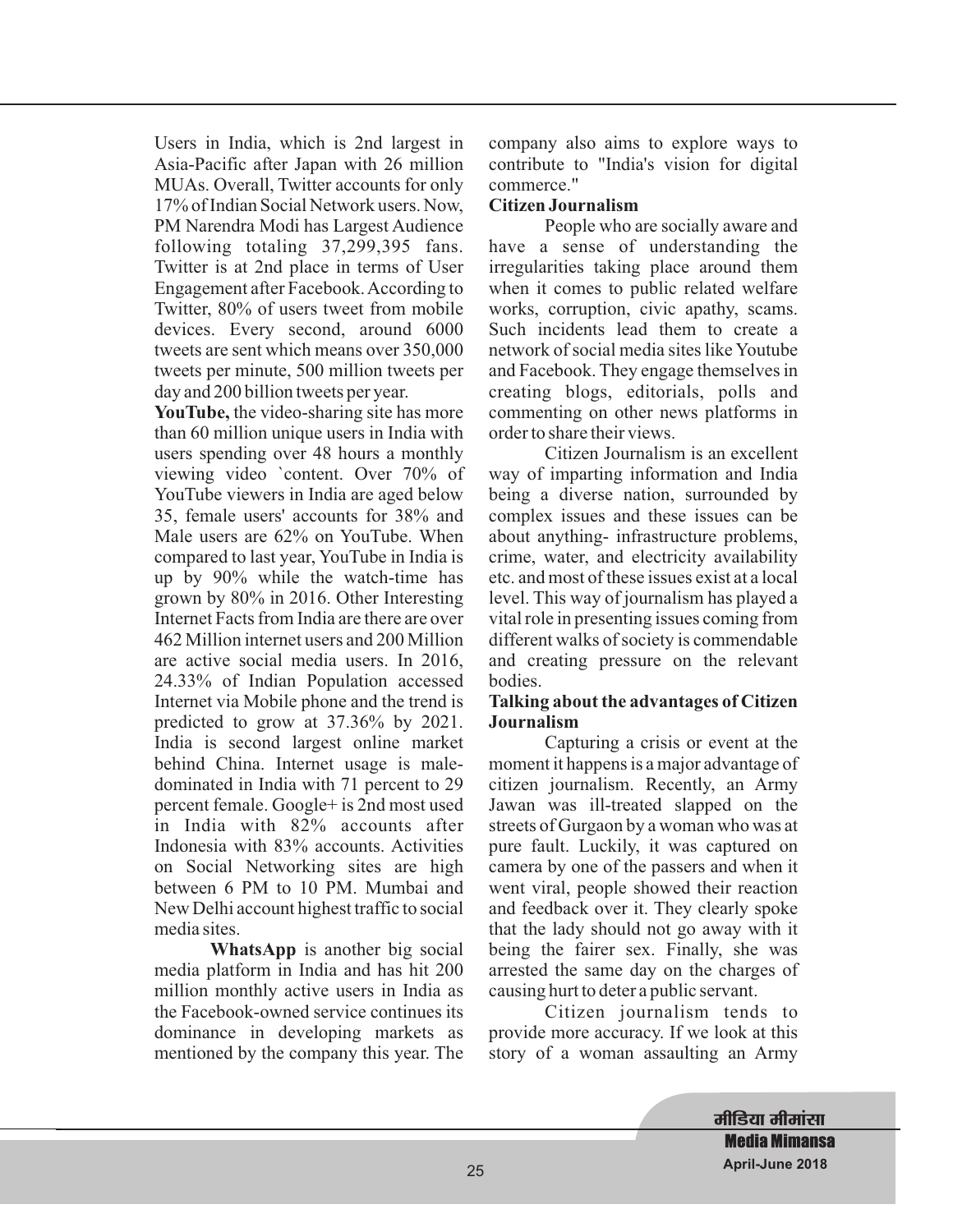Jawan, there would have been chances to play with the angle of news or tampering with the video. Unfortunately, the lady got bail the same day she got arrested but definitely this correct reporting has left an impact on us.

There have been cases wherein media has been challenged on the account of feeding misleading information. One of the cases to mention over here was about Chennai airport images mislabeled by wire news agency Press Trust of India (PTI) alongside a story about parts of Ahmedabad airport that was inundated with rain. The error originated from PTI and was spotted by Twitter users when other news outlets carried images apparently showing an air-side view of a waterlogged Sardar Vallabhbhai Patel International Airport, Ahmadabad. Press Trust of India acknowledged the error and said it had terminated the services of the photographer. The agency responded after getting pulled up by Smriti Irani, the then Information & Broadcasting Minister.

#### **Research Objective**

In this study, the researchers have tried to understand the growing phenomenon of citizen journalism via social media. With reference to this, three popular social media properties and a newspaper's citizen column was observed in order to recognize the share of voice of citizens of this country and issues raised or shared by them.

#### **Research Method**

For the present study Changing Media Landscape with Social Media and Citizen Journalism quantitative research method has been used. Here the researcher will study the various streams on which the common public spoke be it politics, social issues, entertainment etc.

#### **Sample**

The researchers have considered

citizen-oriented websites, citizen columns in newspapers and social media accounts who serve the purpose of citizen journalism by giving space to issues which are missed or not highlighted well by the media present at large. The samples taken for the study are Youth Ki Awaaz a web platform, The frustrated Indian, a social media platform associated with Facebook, Dainik Bhaskar and the lying lama an account from twitter.

#### **Data Collection**

For the present study, Changing Media Landscape with Social Media and Citizen Journalism, the data is collected through statistical technique from different media platforms like Facebook, Twitter, Dainik Bhaskar, and Website.

## **DataAnalysis**

The data collected through Facebook, Twitter, Dainik Bhaskar, and the website is analyzed using critical analysis and interpretation of figures and numbers.

## **Data Presentation**

For the present study, the data is presented with the help of graphs in form of pie-charts.

#### **Study on Changing Media Landscape**

**1) Youth Ki Awaaz (YKA)** is India's largest online platform for the youth to voice themselves on issues they care about. More than 35,000 writers have written on the platform till date. As a Citizen Journalist website, the team looks into stories submitted by youth which their community guidelines and do not infringe on anyone's privacy, right to expression, and are not biased or discriminatory when it comes to gender, class, caste, religion, and so on. The site offers multiple stories on gender issues, sexual abuse, tribes of India, & animal rights to name a few. Considering the data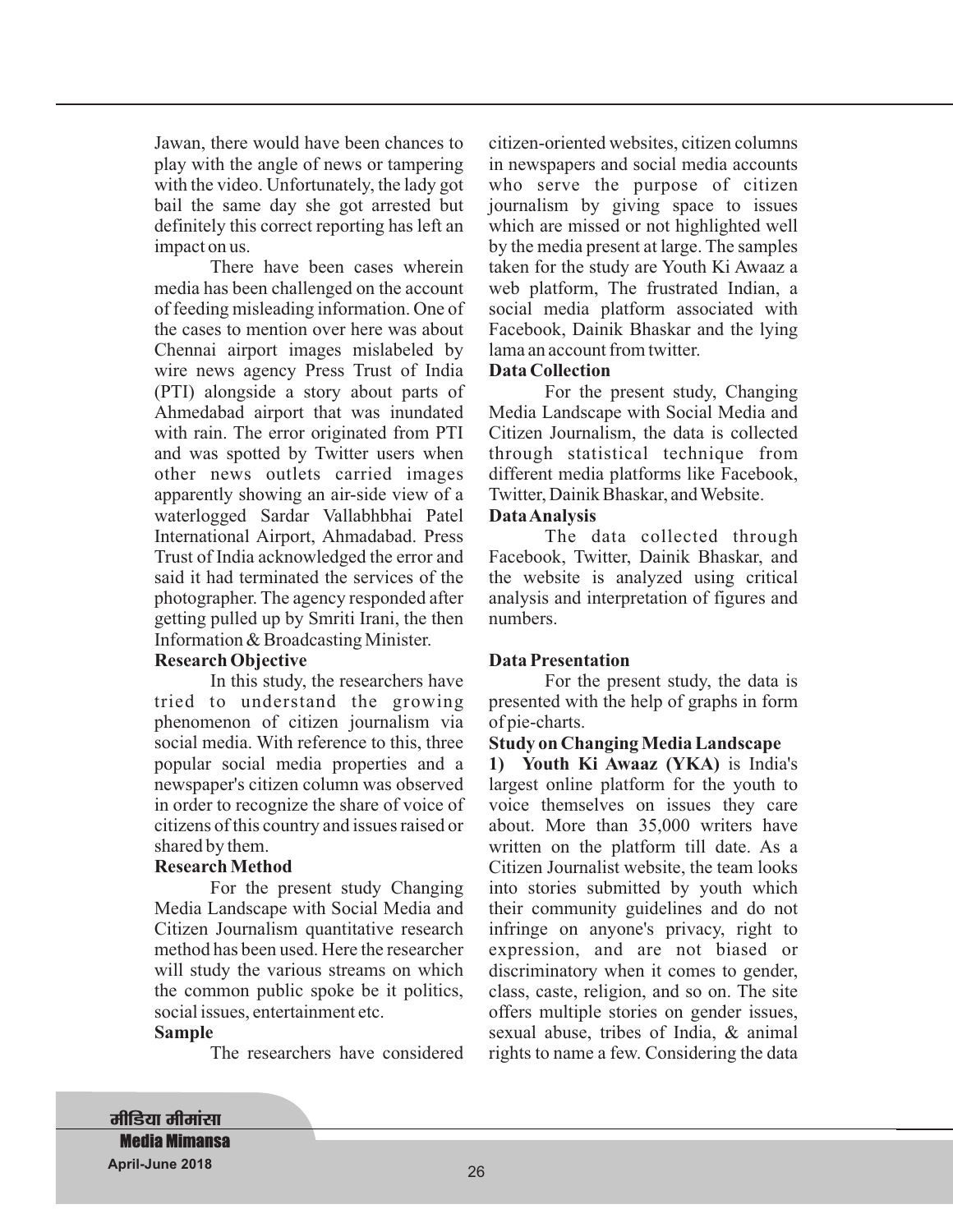of a month, articles on education were in majority, then gender issues and then caste system in India was covered.According to Trafficestimate.com – the site witnessed 597,900 visits in the last 30 days.

## **Some of the hit stories from the portals were:**

**A story on How Nepali Women Are Forced To 'Sell' Their Skin** To Make Rich Indians Beautiful, Soma Basu has been awarded the prestigious Kurt Schork MemorialAward under the Local Reporter category for her attention to detail and indepth reporting and was even acknowledged by the Nepal Government.

**A Young Bleeding Woman' Pens An Open Letter To The Keepers Of Sabarimala Temple.** Post-publishing, this piece led to mass media mobilization around the issue as several news outlets published excerpts from the author's letter. A nationwide campaign, #HappyToBleed was organized around the letter and raised important and pertinent questions about menstruation and the stigma around it.

the first step to Positive action. They cover topics like politics, infrastructure, sports, religion, gender issues, international agenda and much more. Their website rightlog.in is again a vibrant community of 100+ Writers and almost 4 Million Monthly Readers.

## **Important stories on this page:**

**Muslim Yoga Teacher Rafia Naaz Hounded by People of her Community**

She became the favorite target of her community. She received threats to stop performing Yoga, but she disregarded them and continued pursuing her passion. Then came the physical intimidation.

**Are you a Patel? Have You Decided to vote for Congress? All the Best but Do Read thisArticle Once**.

In a state where elections are primarily between these two parties, Patel community is in a catch-22 situation. It appears Congress too rejected their demand of including them in OBCs and instead offered three proposals for the community leaders to deliberate and consider.



## **1) The Frustrated Indian**

With followers, of over 10 lakhs, TFI enjoys a good amount of attention on Facebook. It was started as a Facebook page by Delhi Based techie Atul Kumar Mishra. It was started to provide the youth of the country a platform for coming together and exchanging perspectives, as

## **1) Dainik Bhaskar-**

Dainik Bhaskar is an Indian Hindilanguage daily newspaper that is now the largest circulated daily newspaper of India, owned by Dainik Bhaskar Group (D B Corp Ltd.), the largest Print Media Company in India. Started in Bhopal in 1958, it expanded in 1983 with the launch of Dainik Bhaskar's Indore edition. Hindi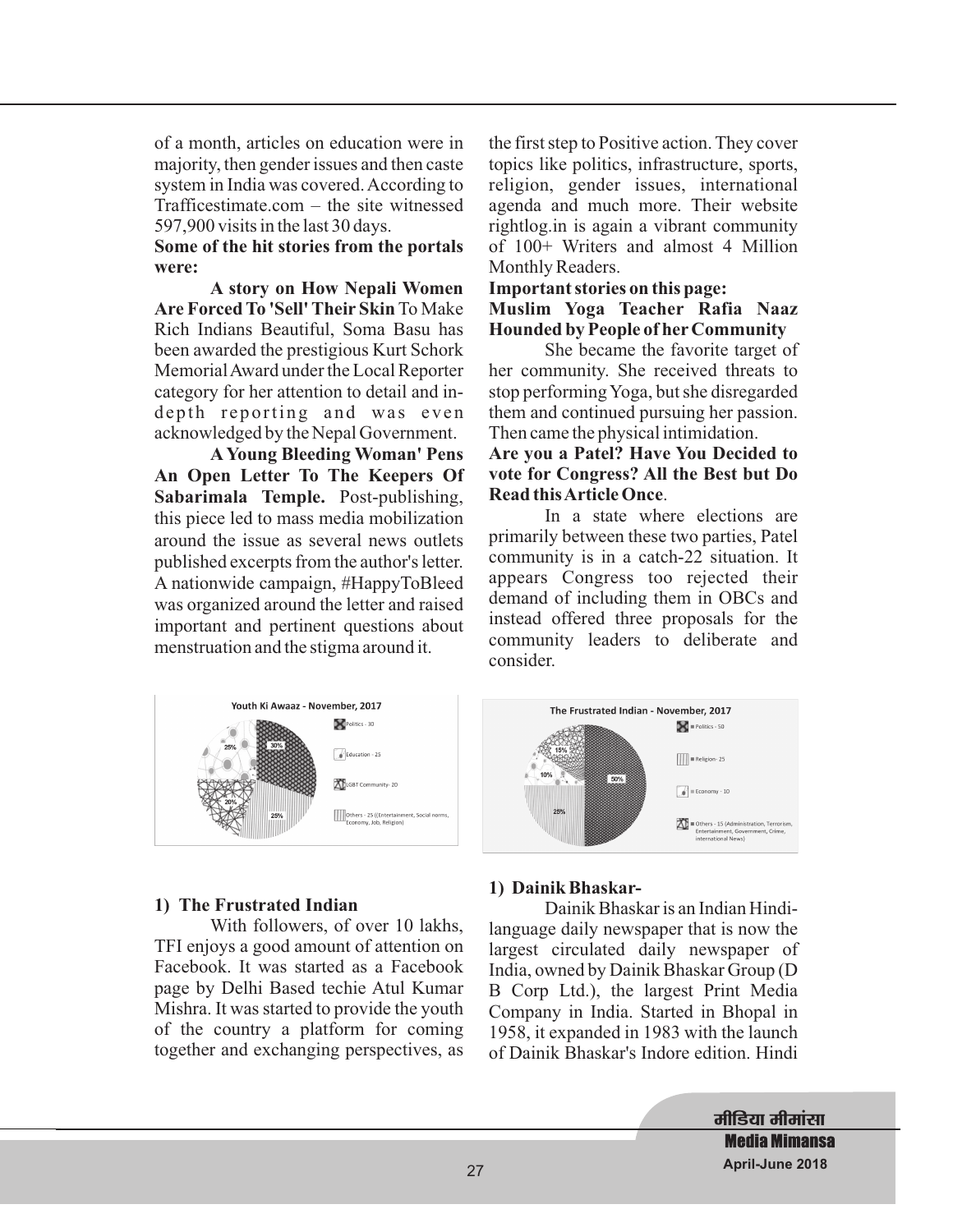daily Dainik Bhaskar is India's largest circulated national daily. According to the stats given by printweek.in in 2016 Dainik Bhaskar has circulation of 3.89 million copies per day. All its editions combined, DB Corp has circulation of 5.3 million copies per day. The publication enjoys 52 print centres,62 print editions, 210 district editions, 353 editorial bureaus, More than 30 all-colour editions, 3.5 lakh sq/m plates per annum, Largest consumer of newsprints in India with about 47,000 tonnes per quarter



**1) The Lying Lama**- A very popular account on Twitter which enjoys over 2 lakh followers and has done over 80 thousand tweets since the time account is on. This accounts' tweets are also used by media houses as well.

Below are the tweets which were picked up by The Times of India, when The Lying Lama had trolled the senior journalist Rajdeep Sardesai.

#### **Rajdeep Sardesai @sardesairajdeep**

#GroundZeroBengal is this really an election without options? 8.40 pm @IndiaToday TV do watch

#### **The Lying Lama**

.@sardesairajdeep Sir, your arguments are like the books being sold on railway station platform. Everyone reads them but nobody buys them :(

**Rajdeep Sardesai @sardesairajdeep**

Old/false stories, fake photos, rabid tweets, exag reports, some 'friends' hell bent to stir a communal divide thru social media.

#### **The Lying Lama**

.@sardesairajdeep Sir halfway through this tweet, I felt like I was reading your job description :)



#### **Result:**

Studying the different platforms of online media and print media, Politics was the most written, shared and discussed topic online. Gujarat election was one of the hot topics among these platforms, Linking of Aadhar with all personal data was also raised by citizens in the form of favor and against on the platforms like Facebook and Twitter. The reaction of opposition parties on this initiative was also shared and tweeted.

Though every platform had a few different categories too under which citizens' expressions were presented. The website Youth Ki Awaaz had articles on the current education system of India, the rate race for IITs and IIMs, why a girl is child deprived of education when we are developing, stress in education. Another gamut of articles was on LGBT community, wherein people had shared their personal experiences being one. It was interesting to you that those articles were not under the anonymous section and were posted by people who are from this community along with their photographs. There was no objective to hide their

**मीडिया मीमांसा Media Mimansa April-June 2018**